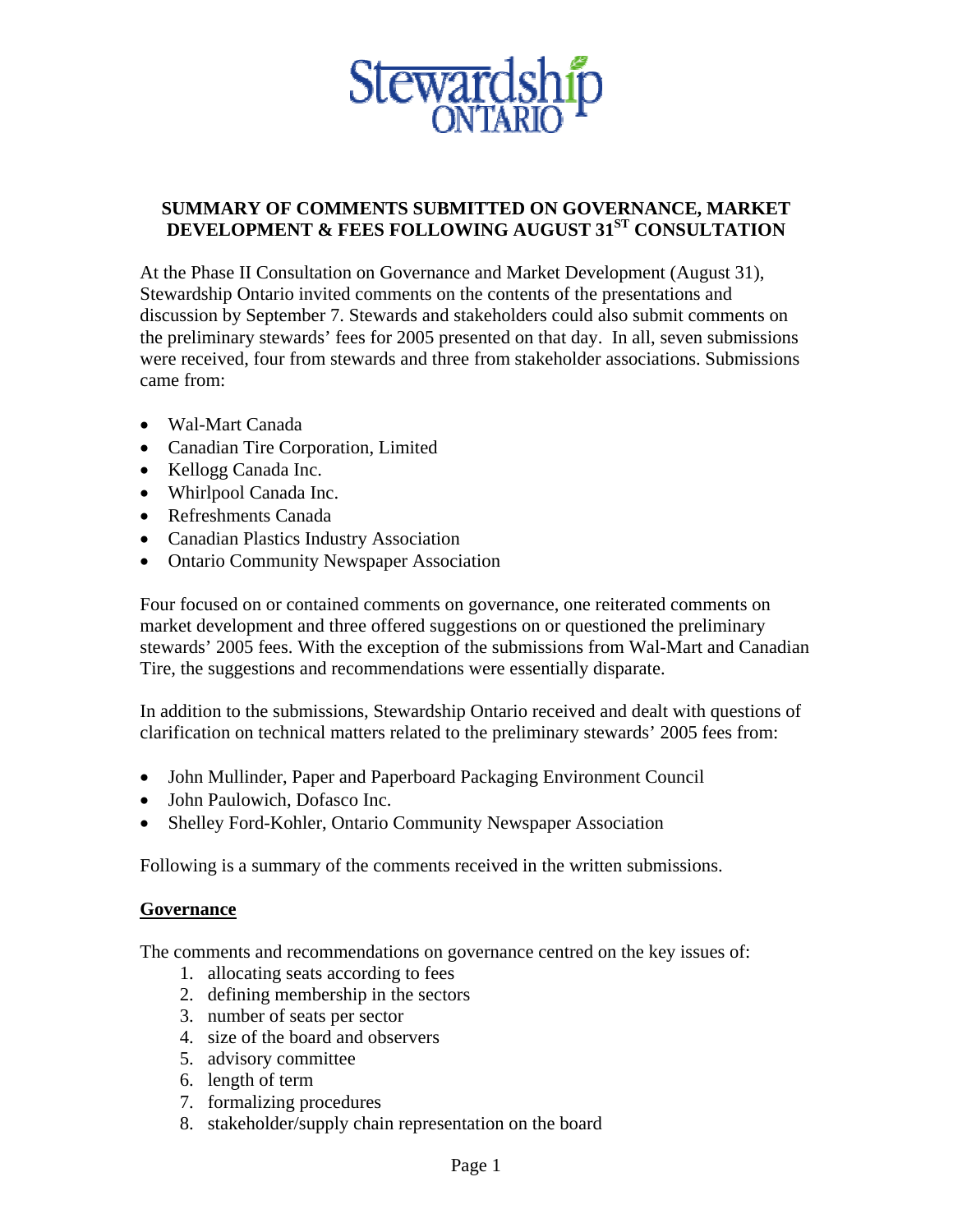

- 1. **Allocating seats**-Wal-Mart and Canadian Tire recommended allocating seats to stewards only according to fees paid in to better reflect the stewards obligated by the Blue Box Program Plan (BBPP). Canadian Tire noted other stakeholders already have input through membership on the Waste Diversion Ontario Board of Directors. Kellogg advocated a board comprising one-third stewards, one-third municipalities and one-third other stakeholders (including consumer groups), believing each has an integral role in the implementation of the BBPP. However, if the decision is to populate the board only with stewards, Kellogg supports the points made below concerning fees and advisory committees. On the issue of "other stakeholders," Kellogg believes they should have "equal access to and input to all board decisions with the exception of voting privileges."
- 2. **Defining membership in sectors**-Canadian Tire and Wal-Mart asked that the Consumerable & Retail Distributors sector be broken down further, perhaps into edible and non-edible consumables (food and non-food). Canadian Tire noted that better definitions are required before appropriate comments can be offered.
- 3. **Number of votes per sector**-Wal-Mart and Canadian Tire recommended that regardless of the fees paid, no sector should have more than one-third of the votes on the board. They both said the CEO should not have a vote.
- 4. **Size of the board and observers**-Wal-Mart suggested 15 members plus observers was too large and recommended between 10 and 12; Canadian Tire suggested the ideal number was 10 but the absolute maximum should be 15 and that no "formal" observers should be permitted. Canadian Tire recommended that non-members should be invited to attend board meeting as appropriate and that Board of Directors' minutes should be available to all members.
- 5. **Advisory committee**-Canadian Tire and Wal-Mart supported the idea of seeking input from "other industry sectors" through one or more advisory committees and suggested it should be chaired by a board member, reporting to the board through member presentations. Roles and responsibilities would need to be clearly defined.
- 6. **Length of term**-Canadian Tire and Wal-Mart said the three years was too long a term on the board and recommended two years as more appropriate.
- 7. **Formalizing procedures** Canadian Tire and Wal-Mart suggested formalizing the procedures for electing the board. Wal-Mart noted the need for an annual general meeting which should be open to all stewards where elections and voting on policy, etc. would take place.
- 8. **Stakeholder/supply chain representation on the board**-the Canadian Plastics Industry Association (CPIA) submission expressed disappointment that the governance recommendation offered on August  $31<sup>st</sup>$  did not include board representation for stakeholders or companies in the supply chain. It noted these "stakeholders" have a significant financial interest in the program and its levies, because fees are pushed up the value chain by stewards to be absorbed by the suppliers of materials. CPIA said there appeared to be nothing in the Stewardship Ontario bylaws preventing it from allowing stakeholders or members of the supply chain to be represented on the board. Kellogg said that "other stakeholders" such as packaging material manufacturers, municipalities, service providers and consumer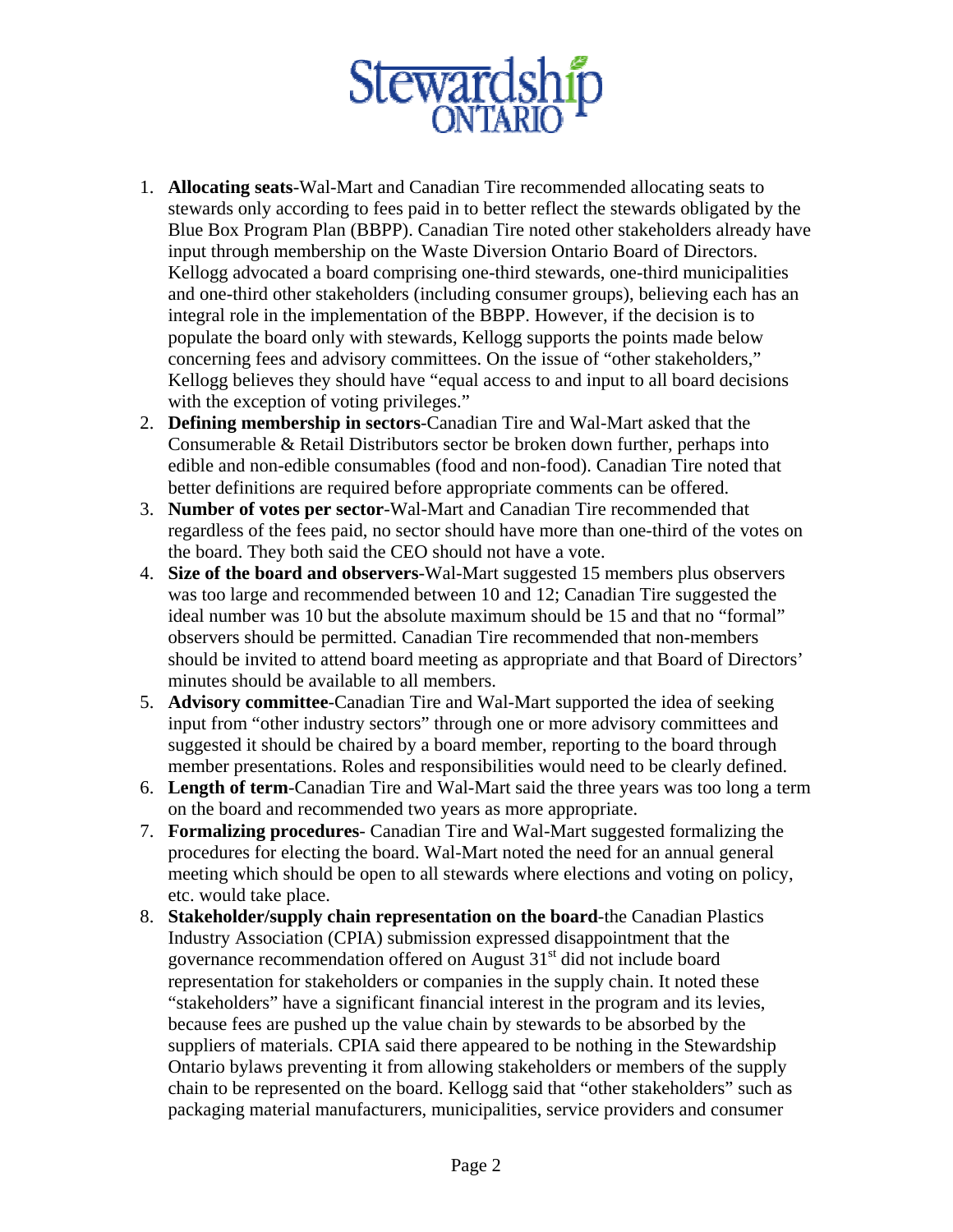

groups should have "equal access to and input to all board decisions with the exception of voting privileges."

## **Market Development**

In its submission, Kellogg reiterated some points it made in its comments on the July  $15<sup>th</sup>$ consultation, including those on market development. These were the only comments made on market development; however, CPIA noted it had insufficient time to provide comments on this subject and would do so before the board meeting.

The three points Kellogg reiterated on Market Development were that Stewardship Ontario should:

- consider a supply chain management approach to increase use of recycled material (rather than focusing on end uses for materials);
- consider working with stakeholders to develop recycled material standards and standardized product labelling to assist consumers to make appropriate decisions;
- continue to promote the education of consumers concerning proper recycling procedures for all materials accepted in the system.

## **Preliminary 2005 Fees**

Four submissions contained comments on fees: two from stewards, Kellogg and Whirlpool and two from an association, Refreshments Canada and the Ontario Community Newspaper Association. CPIA noted it had insufficient time to prepare comments on fees and would submit them before the board meeting.

The points expressed concerning fees were generally exclusive to single submissions (with the exception of unregistered obligated stewards which both Kellogg and Whirlpool commented on). Comments covered the following topics:

- 1. schedule for setting fees
- 2. offsetting shortfall
- 3. obligated companies in default
- 4. increase in fees for "other printed paper"
- 5. recognizing and applying principles in setting stewards' fees
- 6. maintaining a discount until cost containment issues can be resolved
- 7. municipal accounting for Blue Box revenues
- 8. formula for allocating administrative costs
- 1. **Schedule for setting fees**-Kellogg supports the setting of fees after stewards report packaging quantities only if the levied fees for the following year can be provided before September of the reporting year. This is essential for budgeting purposes. If this is not possible, Kellogg recommends using steward packaging information reported for the second to last year to calculate the levied fees.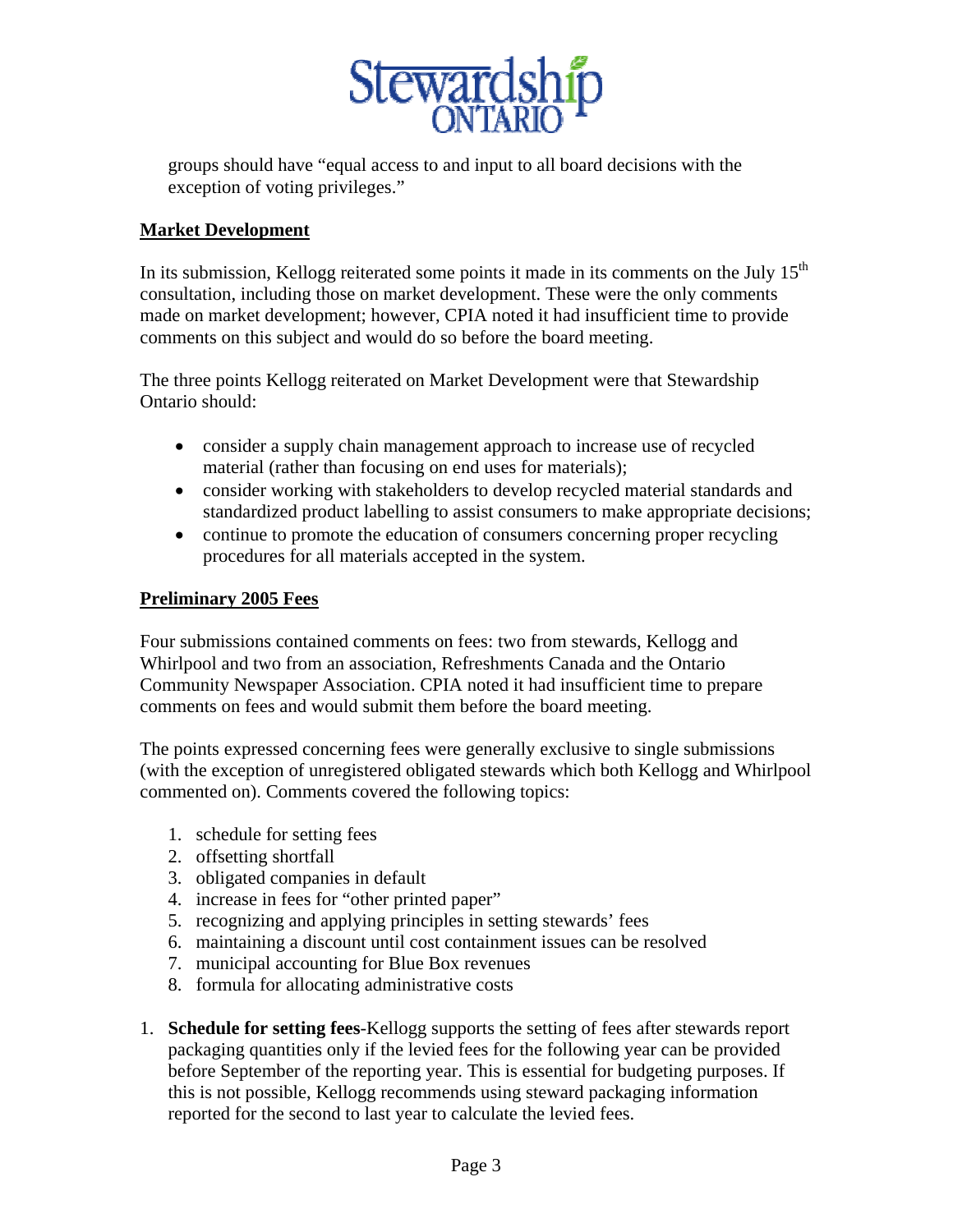

- 2. **Offsetting shortfall** Kellogg recommends that unexpended program funds be applied to help offset the current shortfall, and that the balance should be covered from the fees accumulated from obligated companies not yet contributing. Companies that have registered and paid should not have to make up the shortfall. Concerning the current year's shortfall, Kellogg recommends it be distributed across all media.
- 3. **Obligated companies in default**-Kellogg and Whirlpool both had comments about companies in default. Kellogg noted they should be required to pay arrears to the beginning of the program (recommending April 2004 but probably meaning February 2004). Whirlpool questions Stewardship Ontario's practice of "rewarding" obligated stewards who have not registered by requiring them to pay fees only from the date of notification. This creates an unfair situation when companies such as Whirlpool registered and paid according to the requirements from February 2004. It recommends stewards in default be required to pay as of February 1, 2004 whether they are "caught" in September 2004 or September 2008. (This is the position of Stewardship Ontario and will be clarified in a correction statement.)
- 4. **Increase in fees for "other printed paper**" Whirlpool expressed significant concern about the eight fold increase in the proposed 2005 fees over the 2004 fees, which suggests this category of paper is eight times more expensive to recycle than other categories of paper. For example, Whirlpool questioned the logic of their black and white 'use and care guides' costing 11 times more to recycle than four colour catalogues or magazines. Their major premise is that the fees formula isn't working for the category because it reflects the low quantity of reported printed paper recovered when, in fact, the guides do not make their way into the waste stream because consumers keep them, as they are expected to do. Whirlpool believes this unfairly penalizes their company.
- 5. **Recognizing and applying principles in setting stewards' fees** Refreshments Canada applauded Stewardship Ontario for ensuring there is fairness and equity in how industry meets the obligation of paying 50% of the next cost of recycling packaging the printed paper. It noted that the "activity-based costing" methodology and the three year rolling average for revenues achieves that end. This practice of tracking and applying costs to their source as an important underpinning of the principles of cost-effectiveness and transparency was the primary basis of Refreshment Canada's support for the WDO/Stewardship Ontario model. The association expressed concern about escalating stewards' fees and recommended that in order to maintain pressure on future increases, true costs must be accounted for and made transparent. It recommended a review of how fees for various packaging types/materials are set; and further that Stewardship Ontario apply the principles of cost-effectiveness and transparency by ensuring stewards' fees accurately reflect the agreed-upon costs for the specific packaging categories defined in the posted 'pay-in model.' The association noted the stewardship fee applied to specific packaging needs to recognize the nexus between the complexity/cost of recycling that type of packaging in the municipal recycling system and the factors that drive the use of specific package types (resulting in separate fees for materials as in the pay-in model). The precedent for applying fees using separate packaging categories within broader material streams is established in the 2003 and 2004 fee schedule and is apparent in the setting of the 2005 fees. A greater number of fees for various